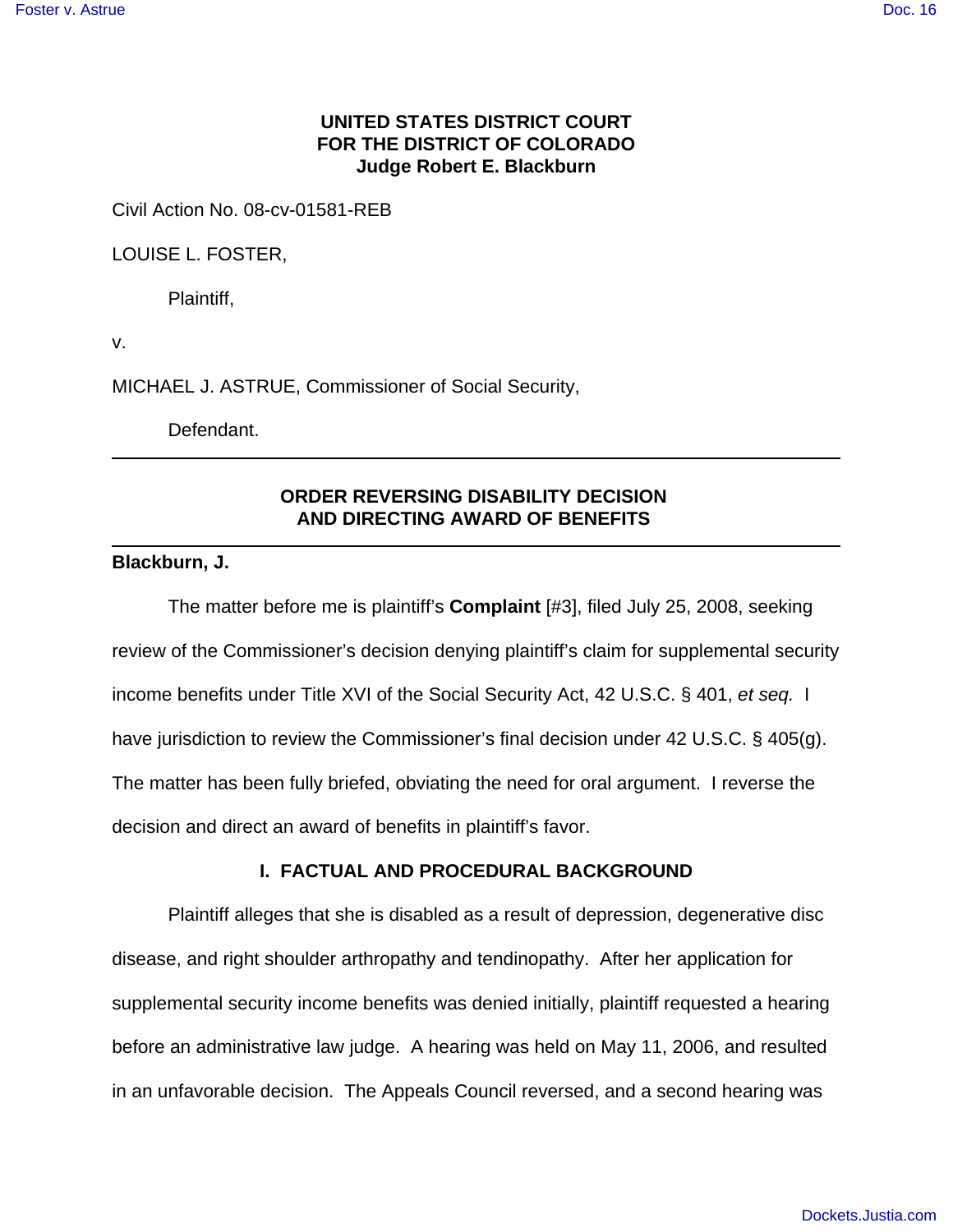held on August 13, 2007. At the time of this latter hearing, plaintiff was 55 years old. She has a high school education and past relevant work experience as a security guard and rental clerk. Plaintiff has not engaged in substantial gainful activity since the date of her application for benefits, November 18, 2002.

The ALJ found that plaintiff was not disabled and, therefore, not entitled to supplemental security income benefits. Although the medical evidence established that plaintiff suffered from severe impairments, the judge concluded that the severity of such impairments did not meet or equal any impairment listed in the social security regulations. He found that a variety of other potential impairments, including depression, were not severe. The ALJ found that plaintiff had the residual functional capacity to perform light work with some postural limitations and, thus, could return to her past relevant work. Plaintiff, therefore, was found not disabled both at step four of the sequential evaluation. Plaintiff appealed this decision to the Appeals Council. The Council affirmed. Plaintiff then filed this action in federal court.

### **II. STANDARD OF REVIEW**

A person is disabled within the meaning of the Social Security Act only if her physical and mental impairments preclude her from performing both her previous work and any other "substantial gainful work which exists in the national economy." 42 U.S.C. § 423(d)(2). "When a claimant has one or more severe impairments the Social Security [Act] requires the [Commissioner] to consider the combined effects of the impairments in making a disability determination." *Campbell v. Bowen*, 822 F.2d 1518, 1521 (10<sup>th</sup> Cir. 1987) (citing 42 U.S.C. § 423(d)(2)(C)). However, the mere existence of

2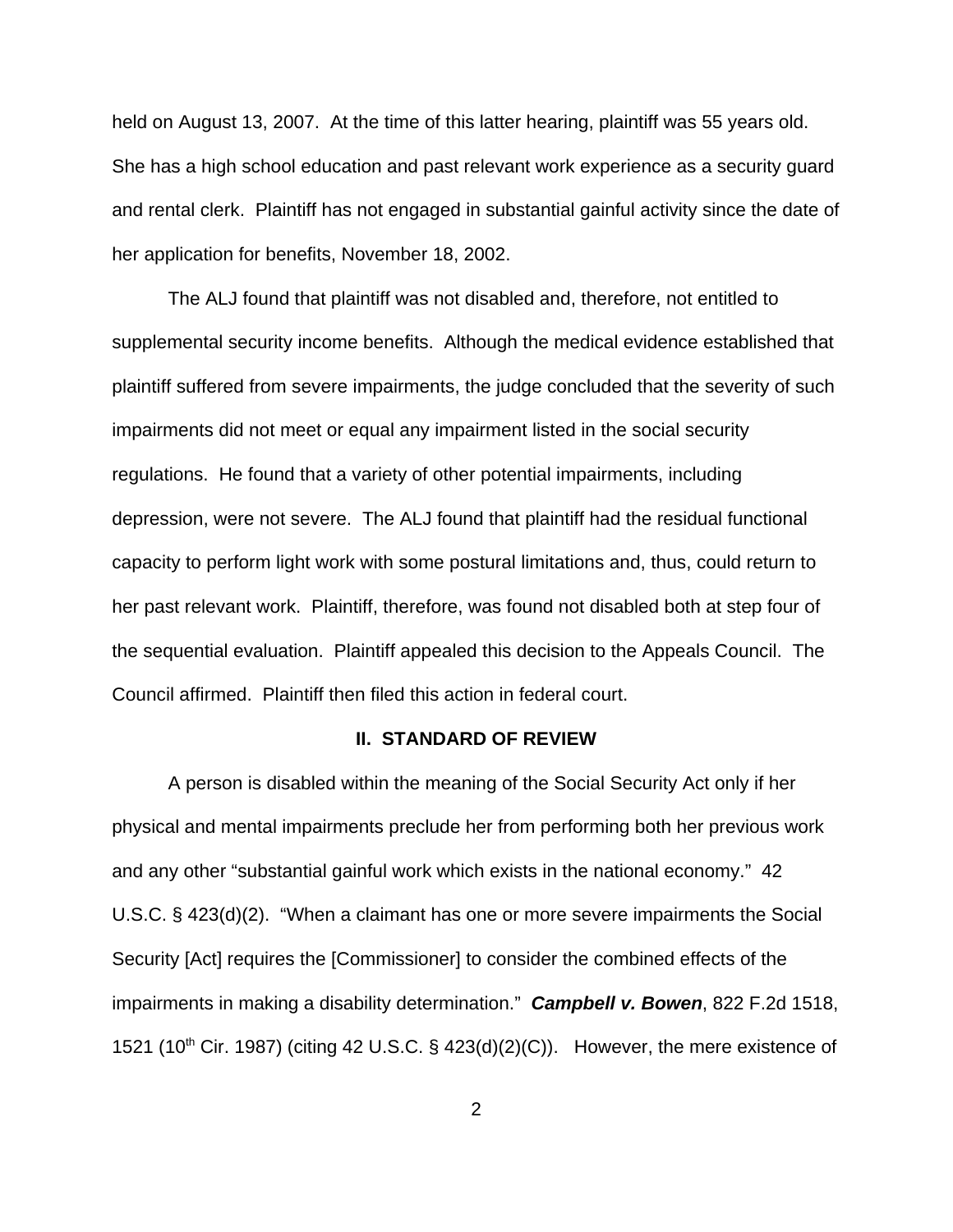a severe impairment or combination of impairments does not require a finding that an individual is disabled within the meaning of the Social Security Act. To be disabling, the claimant's condition must be so functionally limiting as to preclude any substantial gainful activity for at least twelve consecutive months. *See Kelley v. Chater,* 62 F.3d 335, 338 (10<sup>th</sup> Cir. 1995).

The Commissioner has established a five-step sequential evaluation process for

determining whether a claimant is disabled:

- 1. The ALJ must first ascertain whether the claimant is engaged in substantial gainful activity. A claimant who is working is not disabled regardless of the medical findings.
- 2. The ALJ must then determine whether the claimed impairment is "severe." A "severe impairment" must significantly limit the claimant's physical or mental ability to do basic work activities.
- 3. The ALJ must then determine if the impairment meets or equals in severity certain impairments described in Appendix 1 of the regulations.
- 4. If the claimant's impairment does not meet or equal a listed impairment, the ALJ must determine whether the claimant can perform her past work despite any limitations.
- 5. If the claimant does not have the residual functional capacity to perform his past work, the ALJ must decide whether the claimant can perform any other gainful and substantial work in the economy. This determination is made on the basis of the claimant's age, education, work experience, and residual functional capacity.

20 C.F.R. § 416.920(b)-(g). *See also Williams v. Bowen* 844 F.2d 748, 750-52 (10th Cir. 1988). The claimant has the initial burden of establishing a disability in the first four steps of this analysis. *Bowen v. Yuckert*, 482 U.S. 137, 146 n.5, 107 S.Ct. 2287, 2294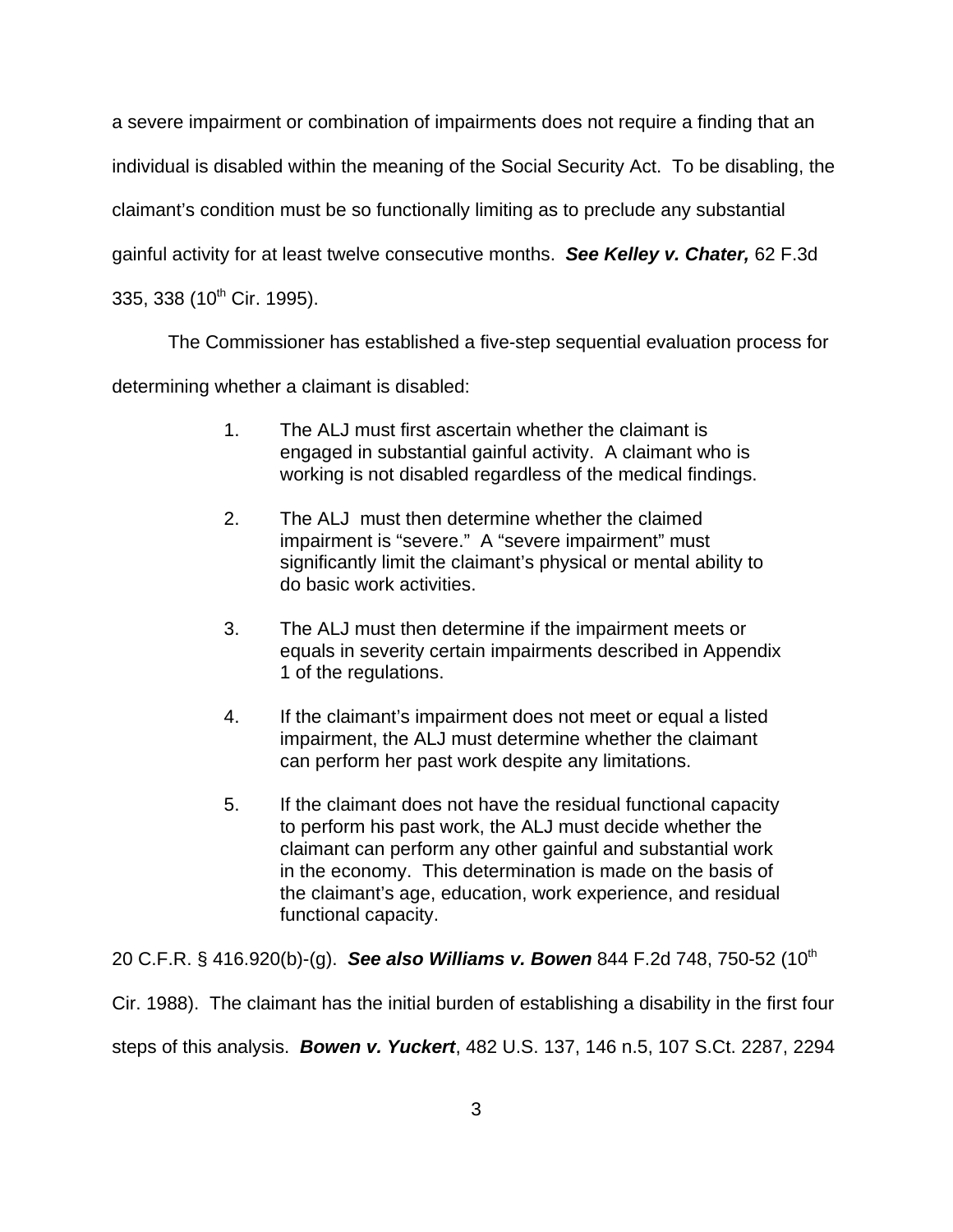n.5, 96 L.Ed.2d 119 (1987). The burden then shifts to the Commissioner to show that the claimant is capable of performing work in the national economy. *Id.* A finding that the claimant is disabled or not disabled at any point in the five-step review is conclusive and terminates the analysis. *Casias v. Secretary of Health & Human Services*, 933 F.2d 799, 801 (10<sup>th</sup> Cir. 1991).

Review of the Commissioner's disability decision is limited to determining whether the ALJ applied the correct legal standard and whether the decision is supported by substantial evidence. *Hamilton v. Secretary of Health and Human* **Services**, 961 F.2d 1495, 1497-98 (10<sup>th</sup> Cir. 1992); **Brown v. Sullivan**, 912 F.2d 1194, 1196 (10<sup>th</sup> Cir. 1990). Substantial evidence is evidence a reasonable mind would accept as adequate to support a conclusion. *Brown*, 912 F.2d at 1196. It requires more than a scintilla but less than a preponderance of the evidence. *Hedstrom v. Sullivan*, 783 F.Supp. 553, 556 (D. Colo. 1992). "Evidence is not substantial if it is overwhelmed by other evidence in the record or constitutes mere conclusion." *Musgrave v. Sullivan*, 966 F.2d 1371, 1374 (10<sup>th</sup> Cir. 1992). Further, "if the ALJ failed to apply the correct legal test, there is a ground for reversal apart from a lack of substantial evidence." **Thompson v. Sullivan**, 987 F.2d 1482, 1487 (10<sup>th</sup> Cir. 1993). Although a reviewing court should meticulously examine the record, it may not reweigh the evidence or substitute its discretion for that of the Commissioner. *Id.* 

#### **III. LEGAL ANALYSIS**

Plaintiff presents several, largely interrelated grounds of alleged error. Because I find her arguments regarding the ALJ's assessment of the various medical opinions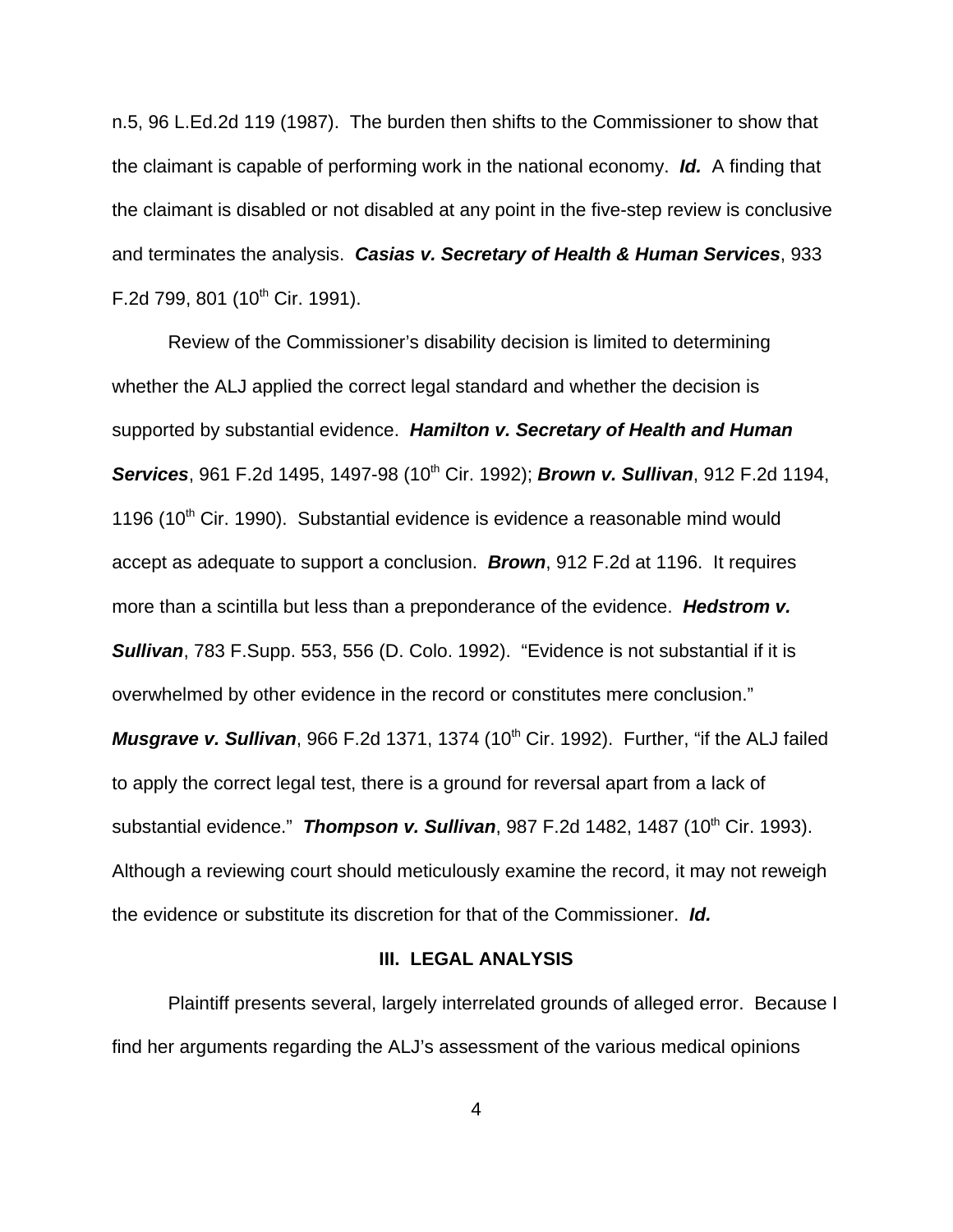regarding her physical residual functional capacity dispositive, I do not address her remaining arguments.

The record contained four physician opinions regarding plaintiff's physical functional capacity. Plaintiff's treating physician, Dr. Victoria Mallon, and two consultative examiners, Dr. Robert Maisel and Dr. Thomas Bartlett, all believed that plaintiff could lift no more than ten pounds occasionally. (*See* Tr. 248, 72, 115.) After the case was remanded by the Appeals Council, a third consultative examiner was engaged. Dr. William Qutub stated that plaintiff could lift up to 20 pounds occasionally. (Tr. 202.) The ALJ afforded this latter opinion dispositive weight, finding it "more consistent with the mild objective findings and observed level of functioning when [plaintiff] is distracted from the actual examination." (Tr. 22.)

In so finding, the ALJ improperly substituted his own lay opinion on the implications of the medical evidence for that of the medical sources. *See McGoffin v.* **Barnhart**, 288 F.3d 1248, 1252 (10<sup>th</sup> Cir. 2002). It is abundantly clear from the structure, as well as the language, of the ALJ's opinion that he believed plaintiff to be malingering. His conclusions regarding plaintiff's credibility, while understandable and appropriate in the context of assessing her own reports of functional limitation, were not properly interposed into his assessment of the medical evidence. The ALJ specifically rejected Dr. Maisel and Dr. Bartlett's opinions because of the "symptom magnification" noted by those examiners. (Tr. 22.) Yet this explanation does not in any way differentiate these opinions from that of Dr. Qutub, who also noted that plaintiff had exaggerated responses and gave questionable effort during his examination. (Tr. 197.)

5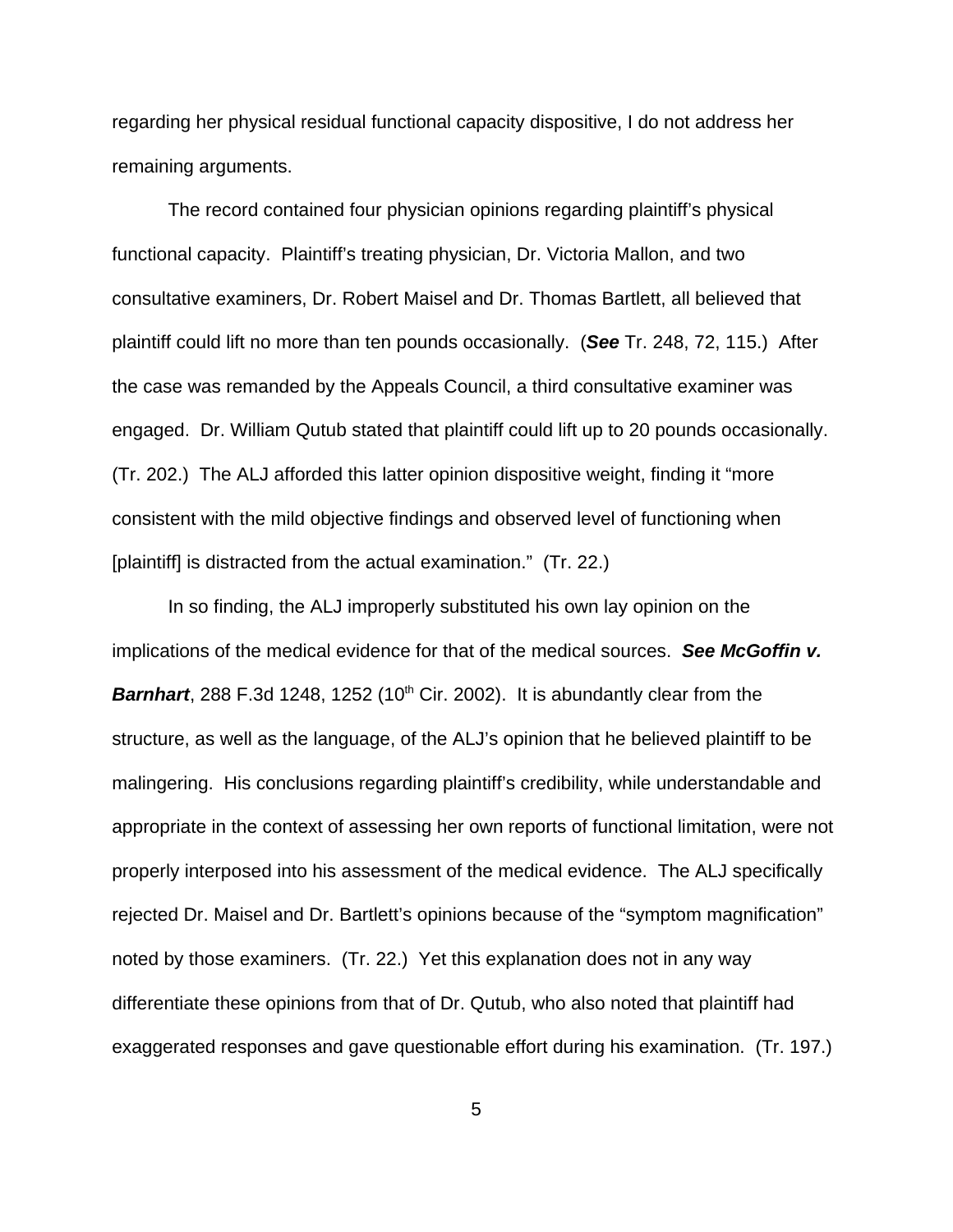The ALJ was in no position to say, based on his own assessment of the medical findings, that Drs. Maisel and Bartlett had been misled by plaintiff's apparent overdramatization of her symptoms but that Dr. Qutub had not. Moreover, nothing in either Dr. Maisel's or Dr. Bartlett's opinion indicates that either of them did not account for any possible malingering in making their respective functional capacity assessments.<sup>1</sup> If the ALJ questioned whether Dr. Maisel or Dr. Bartlett had accounted for symptom magnification in rendering their opinions, it was his duty to recontact them for further clarification on that point.<sup>2</sup> See 20 C.F.R. § 416.919p(b). Other than by substituting his own judgment as to plaintiff's credibility for that of a medical source, the ALJ was not in a position to state that the medical record supported any particular functional lifting limitation. *See McGoffin*, 288 F.3d at 1252.

Moreover, the opinions of Drs. Maisel and Bartlett were consistent with that of plaintiff's treating physician, Dr. Mallon. Yet the ALJ assigned no weight to Dr. Mallon's opinion, finding it "inconsistent with the objective evidence and the recent findings of Dr. Qutub." (Tr. 22.) Of course, the ALJ may discredit a treating source opinion if it is, *inter alia*, unsupported by the medical evidence of record. *See Frey v. Bowen*, 816 F.2d 508, 513 (10<sup>th</sup> Cir. 1987); **see also** 20 C.F.R. § 416.927(d)(2). Here, however, as the ALJ gave insupportable reasons for discrediting the opinions of Drs. Maisel and Bartlett,

 $1$  Indeed, the Appeals Council itself noted as much in remanding the case to the ALJ for further consideration. (Tr. 144.) ("The Appeals Council notes that neither examining physician showed diagnosis [sic] of symptom exaggeration or malingering.")

 $2$  Indeed, I must agree with plaintiff that the succession of consultative examinations to which she was subjected in this matter looks suspiciously like opinion-shopping.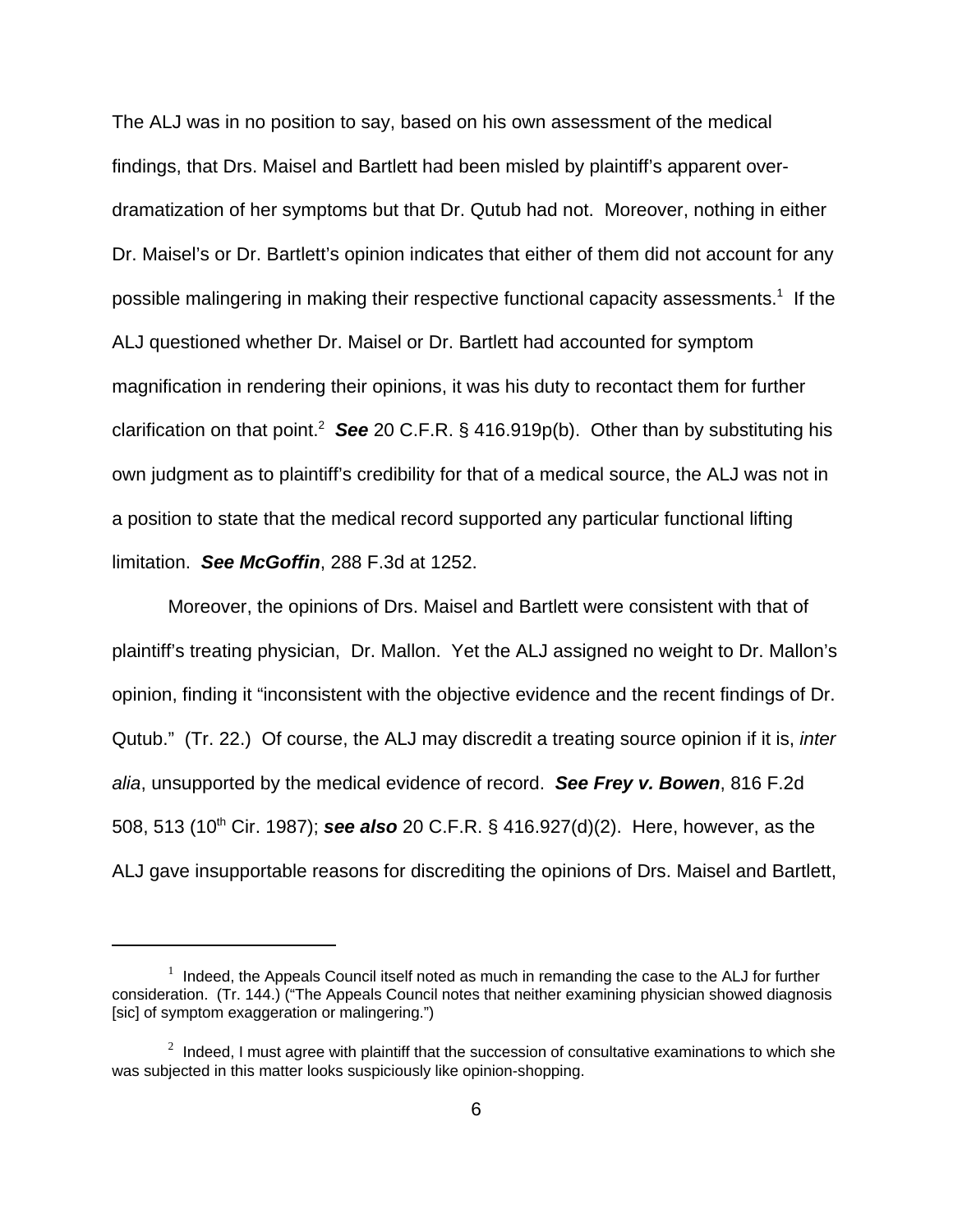his justification for dismissing Dr. Mallon's opinion as inconsistent with the evidence does not withstand scrutiny. The ALJ's conclusion in this regard thus is not supported by substantial evidence and must be reversed.

Plaintiff asks the court to forgo remand and direct the Commissioner to award her benefits. I find the circumstances of this case present an appropriate opportunity for the exercise of my discretion in that regard. *See Nielson v. Sullivan*, 992 F.2d 1118, 1122  $(10<sup>th</sup>$  Cir. 1993). Three different doctors have opined that plaintiff can lift no more than ten pounds occasionally. As explained, the evidence to the contrary does not constitute substantial evidence, and the treating physician's opinion, therefore, is properly entitled to controlling weight. The vocational expert testified that such a restriction would eliminate plaintiff's past relevant work and would limit her to sedentary work. (Tr. 317). **See** 20 C.F.R. § 416.967(a). For someone of plaintiff's age, education, and previous work experience, with no evidence of any transferable skills, section 201.14 of the Medical Vocational Guidelines directs a finding of disabled. *See* 20 C.F.R. Pt. 404, Subpt. P, App. 2, Table No. 1, § 201.14. *See also id.*, App. 2, § 200.00(g) ("Individuals approaching advanced age (age 50-54) may be significantly limited in vocational adaptability if they are restricted to sedentary work. When such individuals have no past work experience or can no longer perform vocationally relevant past work and have no transferable skills, a finding of disabled ordinarily obtains."). Under these circumstances, a remand would only serve to further delay an award of benefits to which plaintiff is clearly entitled.

7